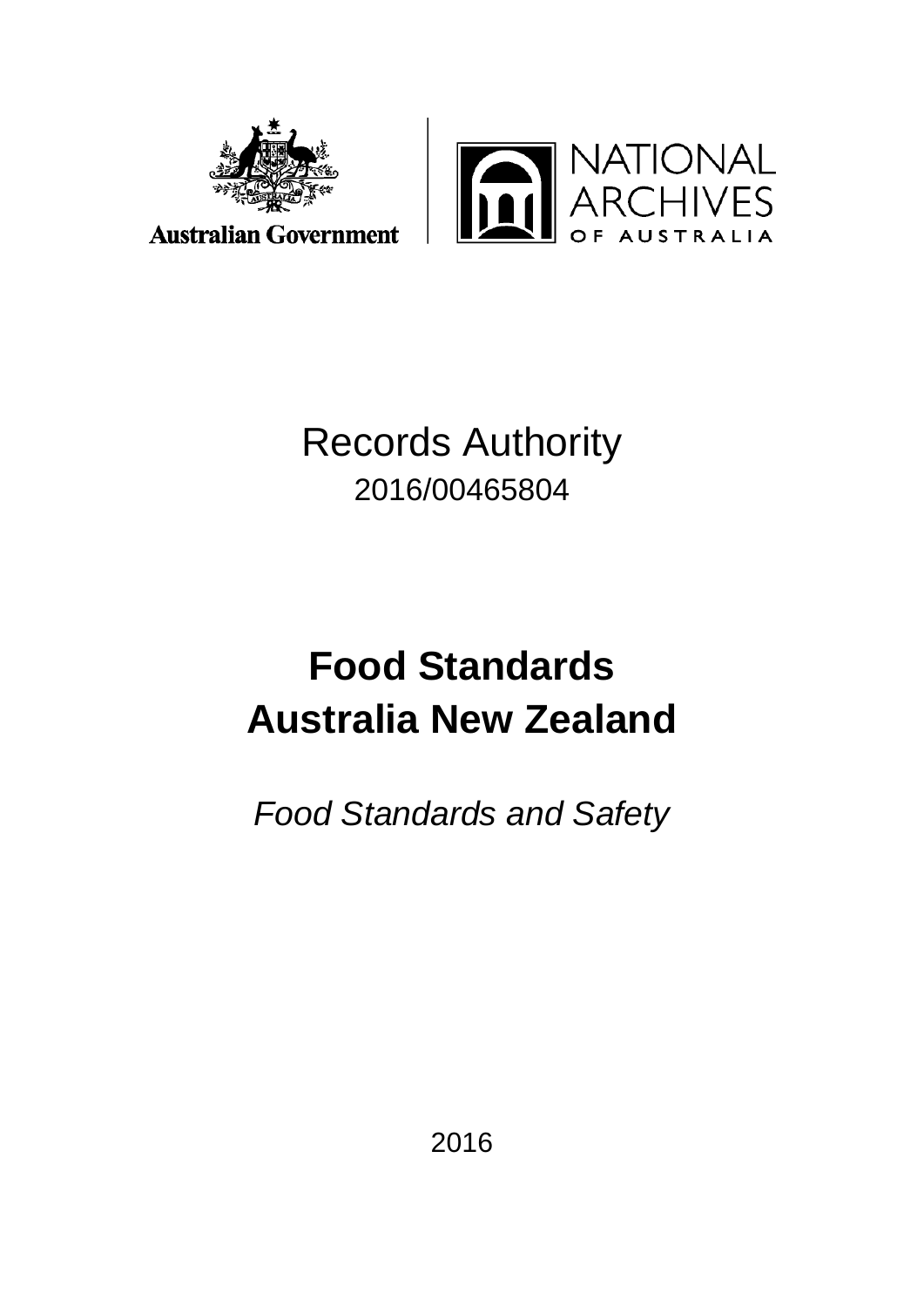

© Commonwealth of Australia (National Archives of Australia) 2016

#### **Copyright**

This product, excluding the National Archives of Australia logo, Commonwealth Coat of Arms or registered trademark, has been licensed under a Creative Commons Attribution-Non-Commercial (CC-BY-NC) Version 4.0 International Licence. You may share, copy, redistribute, remix, transform and build upon this work for non-commercial purposes only. However, you must attribute the National Archives of Australia as the copyright holder of the original work, include the attribution as set out below and indicate if changes were made. The full terms and conditions of this licence are available at [www.creativecommons.org.](http://www.creativecommons.org/)

#### **Attribution**

This records authority is licenced by the Commonwealth of Australia (National Archives of Australia) under a Creative Commons Attribution-Non-Commercial (CC-BY-NC) Version 4.0 International Licence. The original version can be found [on our website.](http://www.naa.gov.au/)

#### **Accessibility**

This is an accurate reproduction of the authorised records authority content, created for accessibility purposes.

#### **Contact Us**

Enquiries relating to copyright or accessibility should be emailed to [recordkeeping@naa.gov.au.](mailto:recordkeeping@naa.gov.au)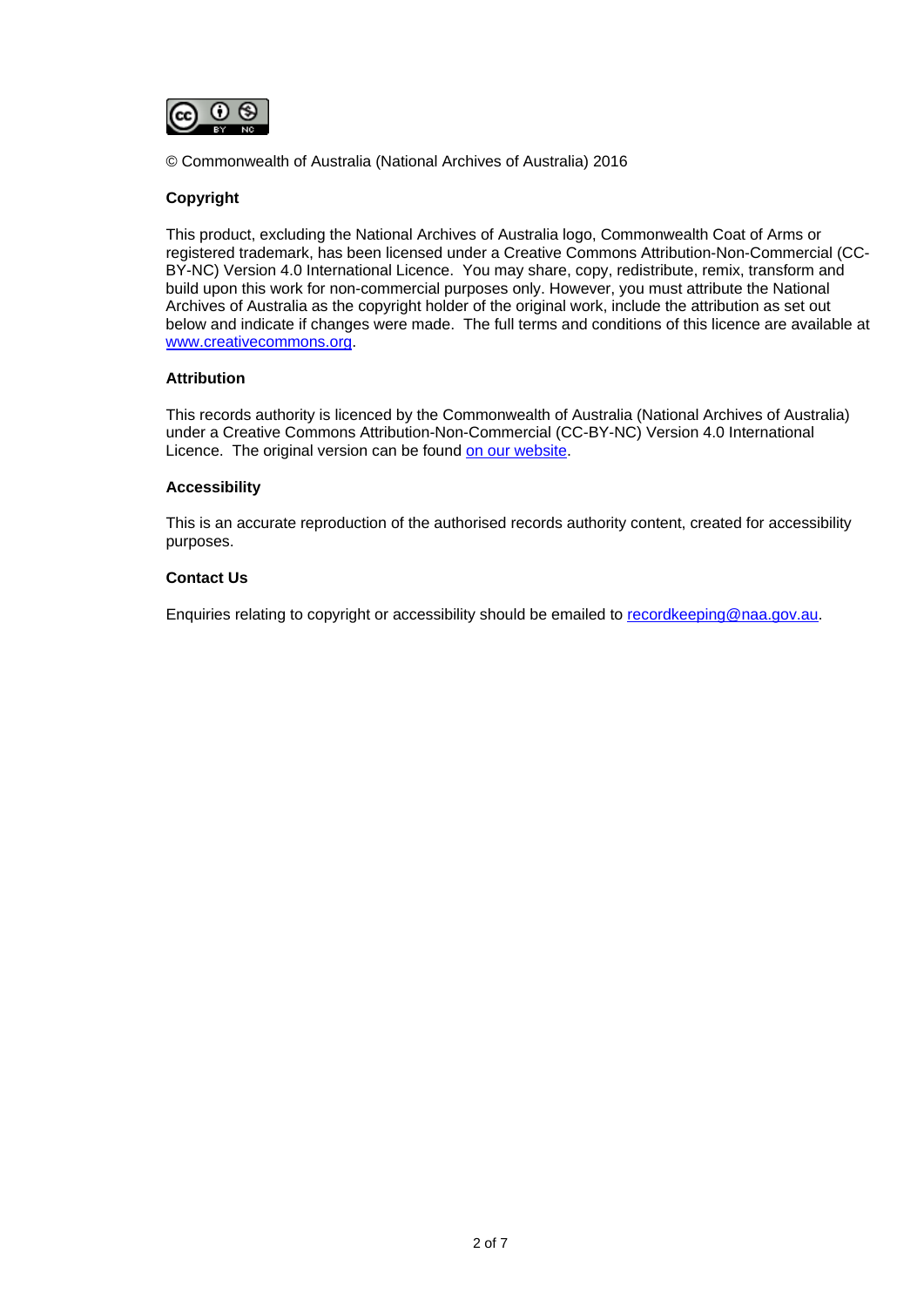### **CONTENTS**

| CONTACT INFORMATION NAMES AND RESIDENCE ON A SERIES OF STREET AND RESIDENCE OF STREET AND RESIDENCE OF STREET | 5 |
|---------------------------------------------------------------------------------------------------------------|---|
|                                                                                                               |   |
| FOOD STANDARDS AND SAFETY <b>And SEPARATE STANDARDS</b>                                                       |   |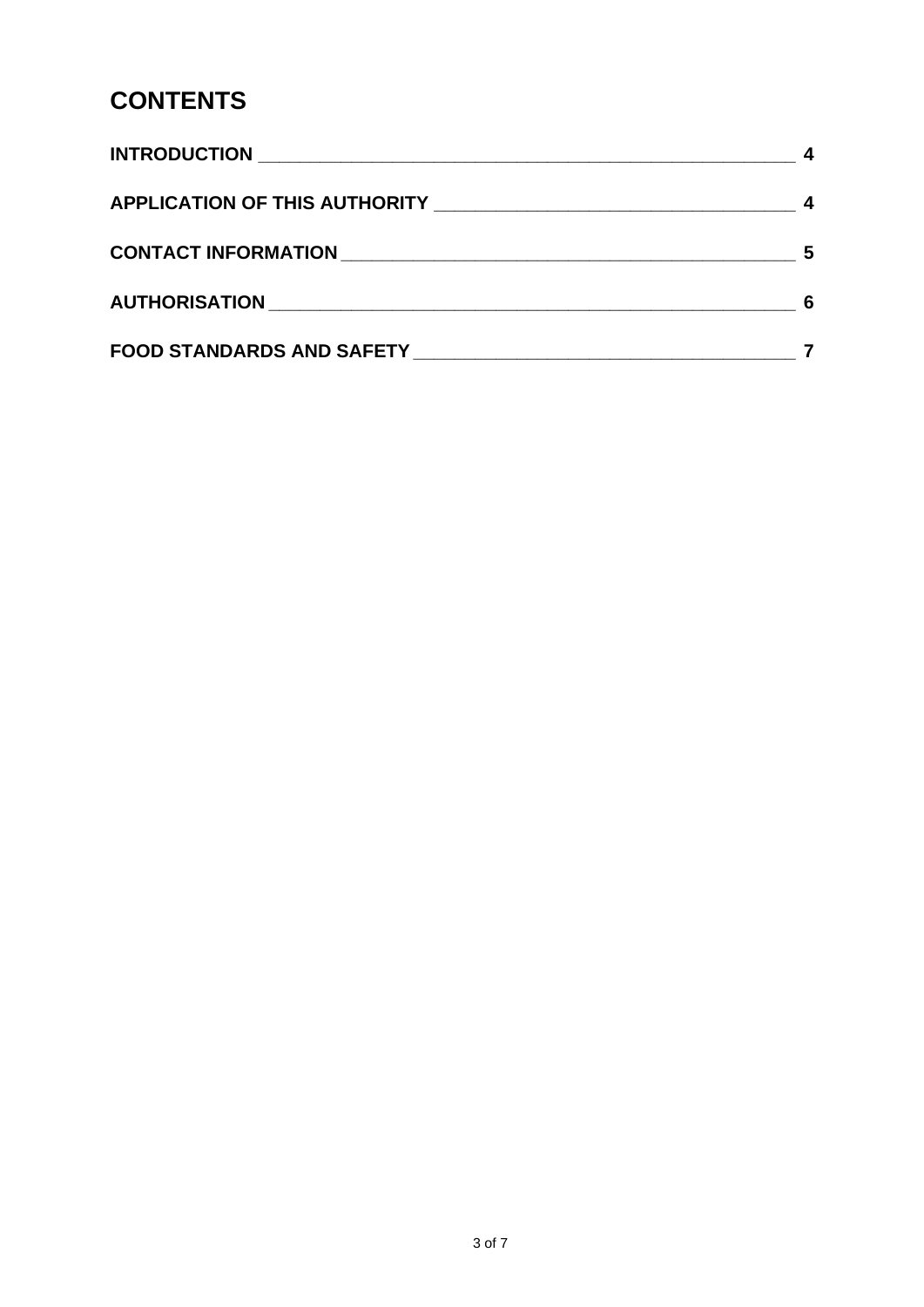### <span id="page-3-0"></span>**INTRODUCTION**

Food Standards Australia New Zealand (FSANZ) and the National Archives of Australia have developed this records authority to set out the requirements for keeping or destroying records for the core business of Food Standards and Safety. It represents a significant commitment on behalf of FSANZ to understand, create and manage the records of its activities.

This records authority is based on the identification and analysis of the business of FSANZ. It takes into account the agency's legal and organisational records management requirements, the interests of stakeholders, the agency and the National Archives.

The records authority sets out those records that need to be retained permanently as national archives and specifies the minimum length of time that temporary records need to be kept. This records authority gives FSANZ permission under the *Archives Act 1983*, for the destruction of the temporary records described after the minimum retention period has expired. Retention periods for these temporary records are based on: an assessment of business needs; broader organisational accountability requirements; and community expectations, and are approved by the National Archives on the basis of information provided by the agency.

As changes in circumstances may affect future records management requirements, the periodic review of this authority is recommended. All amendments must be approved by the National Archives.

### <span id="page-3-1"></span>**APPLICATION OF THIS AUTHORITY**

- 1. This records authority amends records authority 2007/00228350 for Food Standards Australia Zealand (FSANZ) and should be used in conjunction with it. The amendments consist of one new 'retain as national archives' (RNA) class and two new temporary classes for the existing core business of Food Standards and Safety.
- 2. This records authority is to be used to determine how long records must be kept. Records are matched to the relevant core business and records class in the records authority.
	- Where the minimum retention period has expired and the records are not needed for agency business they should be destroyed as authorised in this authority.
	- Records that have not reached the minimum retention period must be kept until they do.
	- Records that are identified as Retain as National Archives (RNA) are to be transferred to the National Archives of Australia for preservation.
- 3. This records authority should be used in conjunction with general records authorities such as:
	- AFDA Express issued by the National Archives to cover business processes and records common to Australian Government agencies;
	- General Records Authority 31 Destruction of source or original records after digitisation, conversion or migration (2015).
- 4. The normal administrative practice (NAP) provision of the *Archives Act 1983* gives agencies permission to destroy certain records without formal authorisation. This usually occurs where records are duplicated, facilitative or for short-term use only. NAP does not replace arrangements agreed to in this records authority but can be used as a tool to assist in identifying records for destruction together with an agency's records authority or authorities, and with AFDA and AFDA Express. The National Archives recommends that agencies develop and implement a NAP policy. Advice and guidance on destroying records as a normal administrative practice and on how to develop an agency NAP policy is available from the National Archives' website at [www.naa.gov.au](http://www.naa.gov.au/) .
- 5. Records that are reasonably likely to be needed as evidence in a current or future judicial proceeding or are subject to a request for access under the *Archives Act 1983*, the *Freedom of Information Act 1982* or any other relevant Act must not be destroyed until the action has been completed.
- 6. Records subject to a disposal freeze must not be destroyed until the freeze has been lifted. Further information about disposal freezes and whether they affect the application of this records authority is available from the National Archives' website at [www.naa.gov.au](http://www.naa.gov.au/) .
- 7. Where the method of recording information changes (for example from a manual system to an electronic system, or when information is migrated from one system to a new system) this records authority can still be applied, providing the records document the same core business. The information must be accessible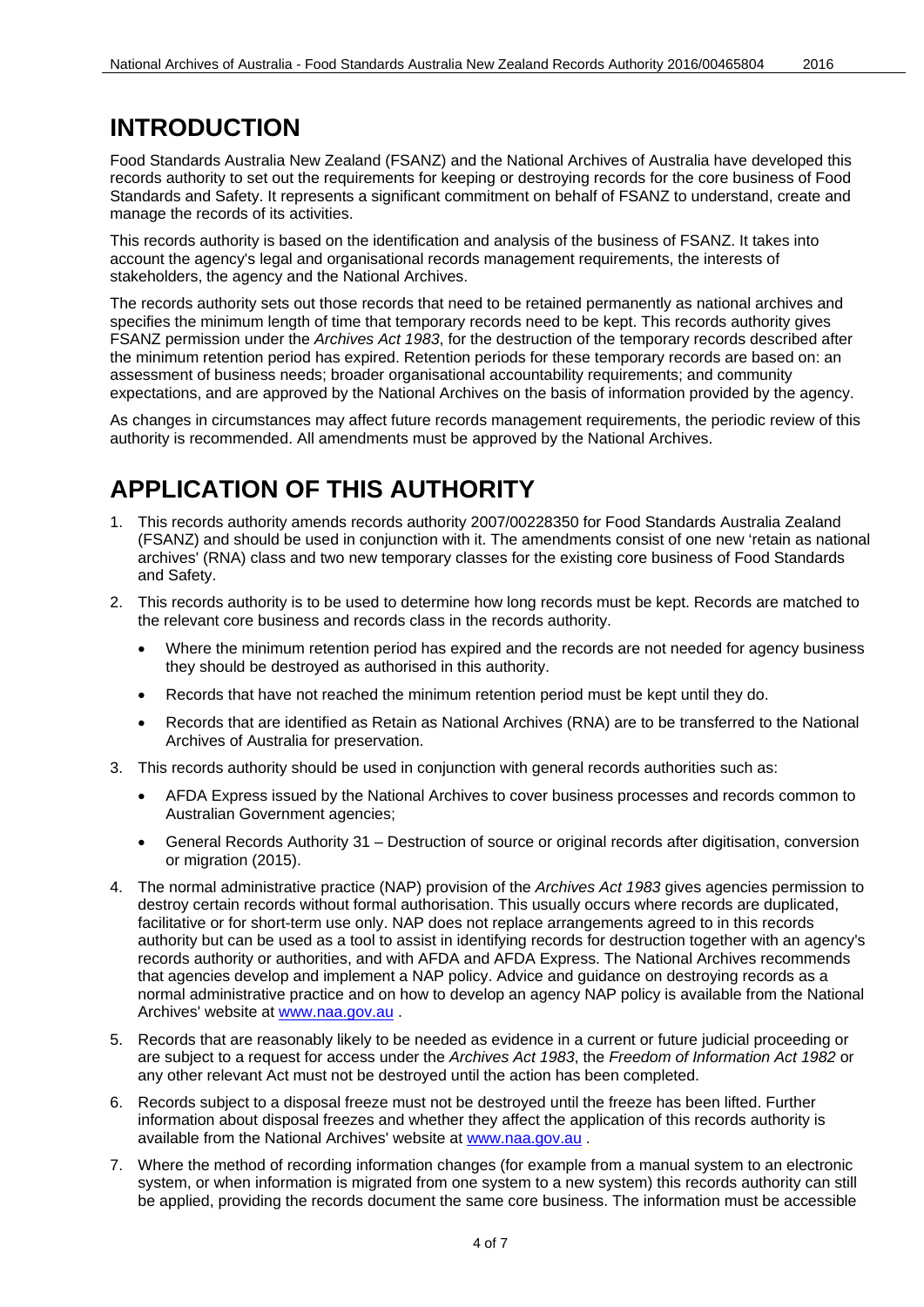for the period of time prescribed in this authority. The agency will need to maintain continuing access to the information, including digital information, for the periods prescribed in this records authority or until the information is transferred into the custody of the National Archives.

- 8. In general, retention requirements indicate a minimum period for retention. FSANZ may extend minimum retention periods if it considers that there is an administrative need to do so, without further reference to the National Archives. Where FSANZ believes that its accountability will be substantially compromised because a retention period or periods are not adequate, it should contact the National Archives for review of the retention period.
- 9. Records coming within 'retain as national archives' classes in this records authority have been determined to be part of the archival resources of the Commonwealth under Section 3C of the *Archives Act 1983*. The determination of Commonwealth records as archival resources of the Commonwealth obliges agencies to transfer the records to the National Archives when they cease to be current and, in any event, within 15 years of the records coming into existence, under Section 27 of the *Archives Act 1983*.
- 10. Records in the care of agencies should be appropriately stored, managed and preserved. Agencies need to meet this obligation to ensure that the records remain authentic and accessible over time. Under Section 31 of the *Archives Act 1983*, access arrangements are required for records that become available for public access including those records that remain in agency custody.
- 11. Appropriate arrangements should be made with the National Archives when records are to be transferred into custody. The National Archives accepts for transfer only those records designated as national archives. Records created digitally after 1 January 2016 can be transferred in digital formats only.
- 12. Advice on how to use this records authority is available from the agency's records manager. If there are problems with the application of the authority that cannot be resolved, please contact the National **Archives**

### <span id="page-4-0"></span>**CONTACT INFORMATION**

For assistance with this authority or for advice on other records management matters, please contact National Archives' Agency Service Centre.

Queen Victoria Terrace **Email:** Ferrace Email: [recordkeeping@naa.gov.au](mailto:recordkeeping@naa.gov.au) Parkes ACT 2600 Website: [www.naa.gov.au](http://www.naa.gov.au/) PO Box 7425 Canberra Business Centre ACT 2610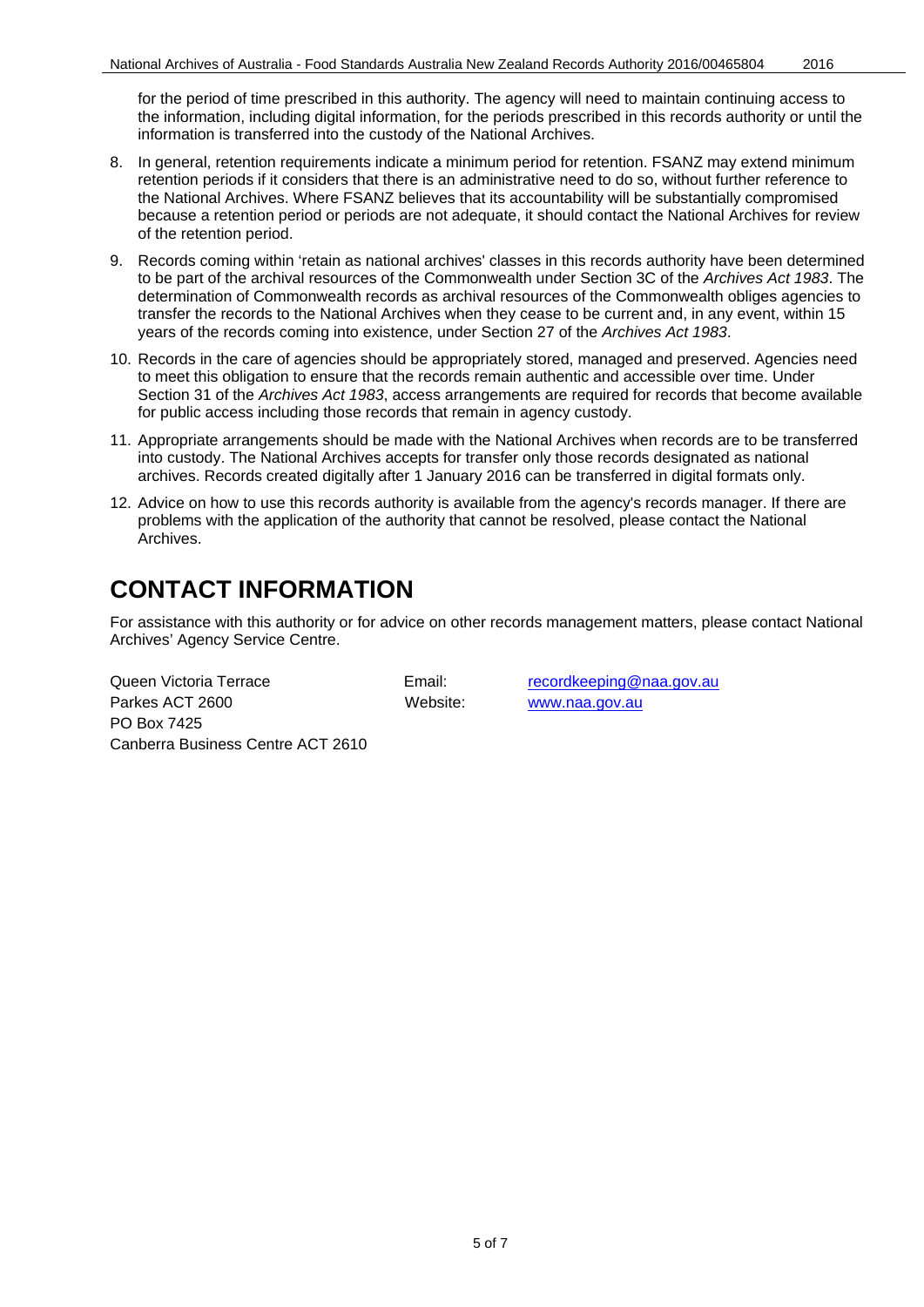### <span id="page-5-0"></span>**AUTHORISATION**

#### **RECORDS AUTHORITY 2016/00465804**

**Person to whom notice of authorisation is given:**

Steve McCutcheon Chief Executive Officer Food Standards Australia New Zealand 55 Blackall Street Barton ACT 2600

| <b>Purpose:</b>     | Authorises arrangements for the disposal of records in accordance with<br>Section 24(2)(b) of the Archives Act 1983                                                                             |
|---------------------|-------------------------------------------------------------------------------------------------------------------------------------------------------------------------------------------------|
|                     | Determines records classed as 'Retain as national archives' in this<br>records authority to be part of the archival resources of the<br>Commonwealth under section 3C of the Archives Act 1983. |
|                     |                                                                                                                                                                                                 |
| <b>Application:</b> | Core business records relating to Food Standards and Safety.                                                                                                                                    |
|                     |                                                                                                                                                                                                 |

This authority gives permission for the destruction, retention or transfer to the National Archives of Australia of the records described. This authority will apply only with the consent of the agency currently responsible for the business documented in the records described.

Authorising Officer **Contact Contact Contact Contact Contact Contact Contact Contact Contact Contact Contact Contact Contact Contact Contact Contact Contact Contact Contact Contact Contact Contact Contact Contact Contact C** Anne Lyons 23 September 2016 Assistant Director-General National Archives of Australia